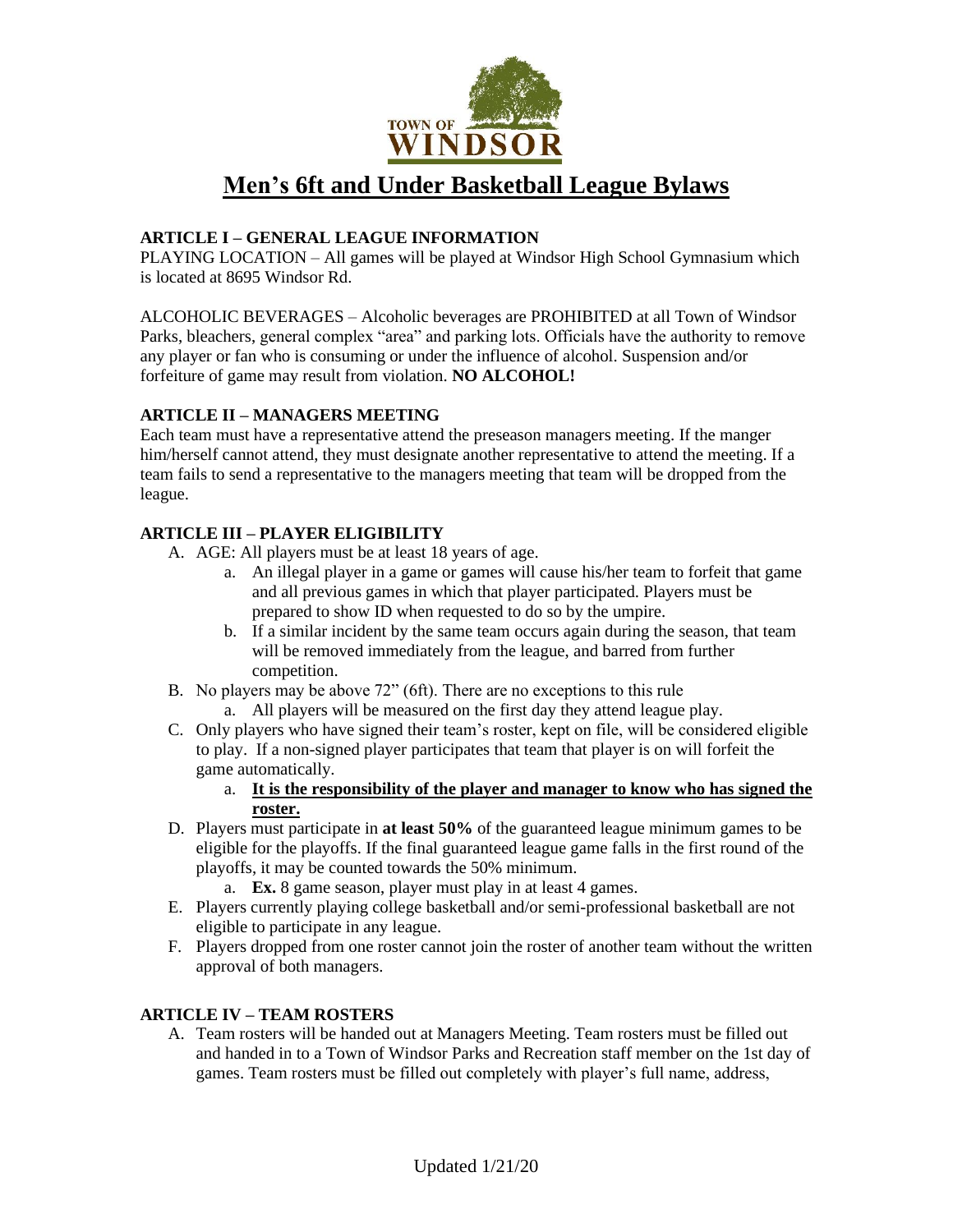city/state/zip code, driver's license number, and signatures. Failure to have completed rosters will result in ineligible players.

- B. Players may be added and/or deleted through the 3rd game of the season. Team rosters will be kept at Huerta Gym with a Town of Windsor Parks and Recreation staff member.
	- a. **Ex.** Up until BEFORE teams 4th game, players can be added. At start of 4th game, rosters will be frozen for the remainder of the season.
	- b. NOTE: only additions, not deletions, are considered roster changes. Teams whose roster drops below the minimum number of players may add back to the minimum at any time during the season with the league coordinator's approval.
- C. Roster Limits: Min. 7 Players Max. 12 Players

## **ARTICLE V – SCHEDULES**

- A. Each manager will receive league schedules for his/her team. League schedules are posted and able to be printed out on the Town of Windsor Adult Sports webpage. Schedules and standings can be found at:
	- a. [http://www.townofwindsor.com/adultsports.](http://www.townofwindsor.com/adultsports)

## **ARTICLE VI – FORFEITURES**

- A. If a team fails to field the minimum of 4 players when the official calls 'game time' at the designated scheduled time.
	- a. If a team starts the game with four and a player goes out that team will only have three players and is forced to forfeit.
- B. If, in the opinion of the official, a manager does not have control over his/her team.
- C. If there is continued delay of the game after the official has called 'game time.'
- D. If there is any harassment of officials, scorekeepers, players, coaches, or spectators.
- E. If there are team and/or spectator violations of park rules and regulations.
- F. If players are not properly in uniform.
- G. If illegal players are used.
- H. Teams dropping below the minimum amount of players during gameplay.
- I. A forfeit counts as a 1.5 game loss.

Please call Mike at (707) 838-5980 or emai[l mkovanis@townofwindsor.com](mailto:mkovanis@townofwindsor.com) ahead of time if you know your team will have to forfeit.

## **ARTICLE VII – UNIFORMS/EQUIPMENT**

- A. Teams are required to have matching shirts with numbers on the back. Players without a matching shirt may not be allowed to play. The decisions on what is "matching" will be made by the umpires and/or scorekeeper.
	- a. This will be considered a judgment call and cannot be protested.

## **ARTICLE VIII – PLAY REGULATIONS**

- A. GAME TIME **Game time is forfeit time!** If teams are unable to field the minimum players required at the time scheduled for the game to start, it will be a forfeit and recorded as a 1.5 loss.
	- a. \*If a preceding game runs past the scheduled start time of the next game, a five (5) minute warm up period will be given following the final play of the preceding game. This will be the new game time and forfeit.
- B. TIME OF PLAY
	- a. Game consists of two (2) 20 minute halves with a 5 minute half- time. A running clock will be used for the first 19  $\&$  15 minutes, respectively, of each half. The clock will stop for team time-outs and official time-outs.
	- b. During the last 1 minute of the first half and 5 minutes of the second half, the clock will stop on any foul, violation or free throw attempts (standard clock).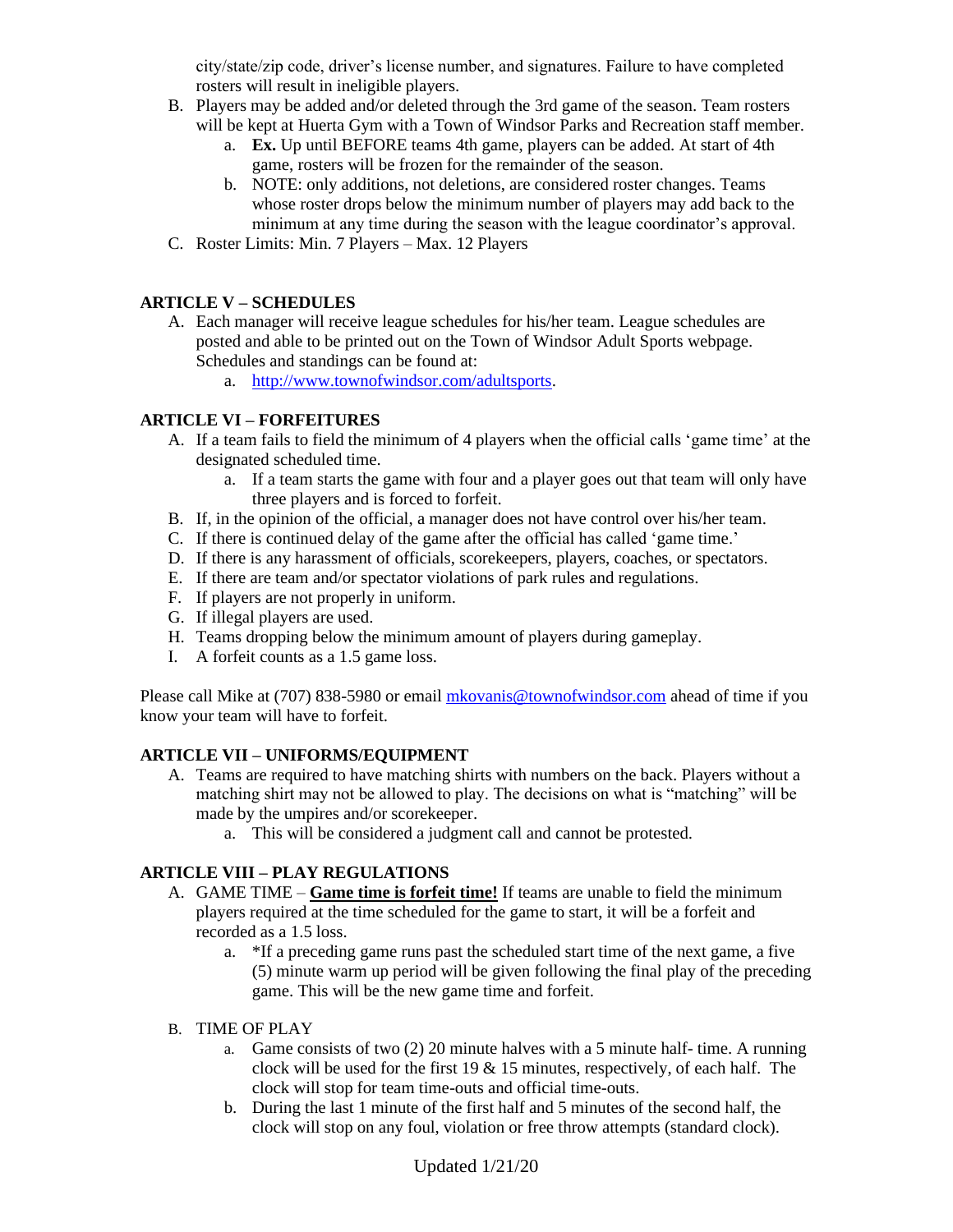- c. During the last minute of the game the clock will stop after a made basket. Time will resume as ball is in-bounded and touched by a player on the floor
- d. The clock will not stop if the point differential is 15 points or more in the last minutes of either half.
- C. OVERTIME
	- a. In case of a tie there will be extra 3 minutes overtime period with all 3 minutes being stop clocked (standard clock). If the game is still tied after the first overtime period, sudden death overtime will be played, starting with a jump ball. The first team to score an advantage will be declared the winner. NO GAME SHALL END IN A TIE.
- D. GAME PLAY
	- a. All fouls during the first 15 minutes of each half will be taken out of bounds, except shooting fouls (no bonus situations).
	- b. All non-shooting fouls (except offensive) during the last 5 minutes of each half will be taken out of bounds if bonus situation has not been reached, or shoot oneand-one if bonus situation has been reached.
	- c. A team may start and finish with three registered players. If a team has less than three eligible players at any time they will forfeit.
	- d. Any player who commits his fifth (5th) personal foul is automatically disqualified from further play for that game.
	- e. Each team will receive 2 time-outs per half and 1 time-out during the first overtime period. No time-outs during sudden death play.
	- f. Anytime a team has possession in their own backcourt they may use a timeout to advance the ensuing throw in to the 28' line of the frontcourt. The ball must be thrown into the frontcourt.
	- g. Dunking is NOT allowed before, during, or after the game at any Windsor Basketball facilities and will result in a technical foul.
	- h. The 3-point shooting rule will be used.
	- **i. During the last 2 minutes of each half, the team fouls for each team shall be raised to 5 if they are not already there (new for 2020).**

## **ARTICLE IX – PENALTIES FOR UNSPORTSMANLIKE CONDUCT**

- a. An unsportsmanlike technical foul will be called when a player displays unsportsmanlike behavior towards officials, scorekeeper, facility attendant and/or players, before, during or after the game. An unsportsmanlike technical foul during game play will result in the player having to sit out for a period of 10 minutes. If the sit out period will last through the end of the game the player will be allowed to return at the 1 minute mark. **(new for 2019)**
	- a. **Ex.** When a player verbally attacks an official or other player and/or uses profane language.
- b. In the case of any technical foul the opposing team will receive 1 point and the game will return back to the point of interruption.
- c. A team that receives two or more Unsportsmanlike Technical Fouls for unsportsmanlike conduct in one game will forfeit the game immediately.
- d. Any team that forfeits two games during a season for unsportsmanlike conduct will be dropped from the league.
- e. If a player receives two (2) technical fouls for unsportsmanlike conduct throughout the season, that player will be suspended for the remainder of the season.
- f. Any team that is assessed four (4) unsportsmanlike technical fouls during the season will be dropped from the league.
- g. If a team or player is dropped or suspended from the league there will be no refund of fees.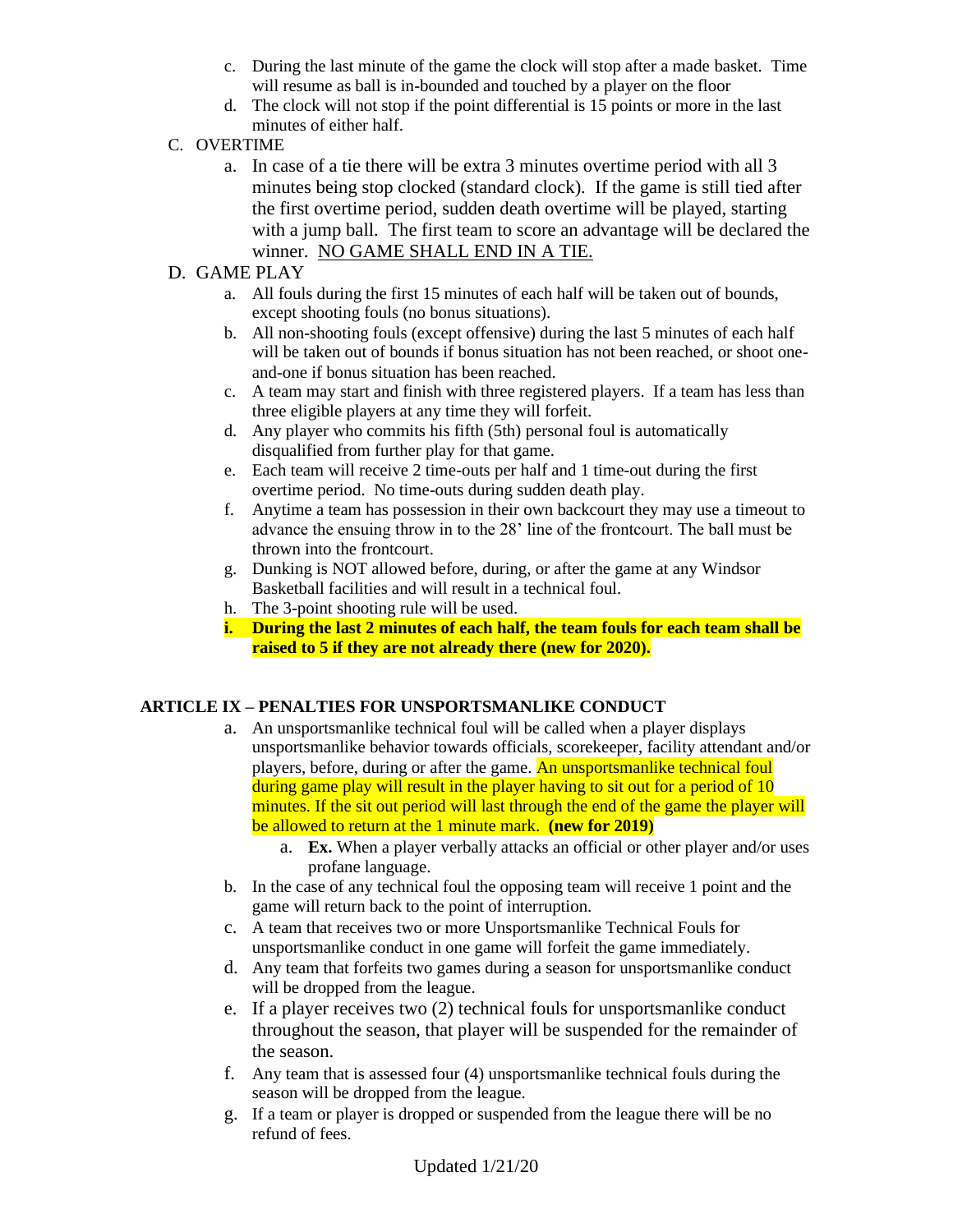a. Furthermore, if a team receives one or more wins by forfeit and subsequently are not able to participate in a "full schedule" of games due to the unsportsmanlike conduct of the other teams in the league-- it will not constitute a refund of any league fees.

## **ARTICLE X – TIE BREAKING PROCEDURES**

- A. In case of identical records the following tie breaking procedures will be used in order to determine which team will qualify. Criteria will be applied in the following order until the tie has been broken.
	- a. Best record head-to-head among tied teams.
	- b. Point differential head-to-head among tied teams.
	- c. Coin toss.
	- d. \*3 way tie between teams:
		- i. Best record head-to-head among tied teams.
		- ii. Point differential head-to-head among tied teams.
		- iii. Most halves "won" over the season where a team outscores their opponent in a half

## B. **A forfeit counts as a 1.5 game loss. All decisions are final.**

## **ARTICLE XI – PLAYOFF/CHAMPIONSHIP**

A. Playoff format will be determined by league coordinator and reflected on schedule.

# **ARTICLE XII – PROTESTS**

A. The Town of Windsor does not recognize protests regarding judgment calls by the officials. Only roster irregularities and rule interpretations are subject to protest. All protests must be submitted to the Town of Windsor no later than 4:30 p.m. the following day. Protest forms must be filled out clearly and completely (the scorekeeper will have this form available). A 25.00 CASH fee must be paid at the time the protest is filled. If the protest is upheld the fee shall be returned.

## **ARTICLE XIII – FINES**

- A. Teams forfeiting games will be required to pay \$30.00 for each forfeit before they will be allowed to participate in the next league game**.**
- B. All fines must be paid before the next scheduled league game.
- C. Any team forfeiting two games will become subject to being dropped from the league and may forfeit all rights to participate in the playoffs.
- D. Any games missed because of a fine-non-payment will be counted as a loss.

# **ARTICLE XIV – PLAYER CONDUCT**

The team manager shall communicate all grievances. Any unusual tactic, profanity, or derogatory remarks made by a player or manager shall result in ejection from the game and the park. Ejected players must leave the park within one minute. Failure to do so will result in forfeiture of the game and the player being suspended for the remainder of the season. A player who is ejected from the games will receive an automatic suspension for the following league game. If a player is ejected from a game twice in one season, the second ejection will result in removing the player's name from the team roster and from further competition for the remainder of the season. If, in the opinion of the league coordinator, stronger action is warranted after the first ejection, such action shall be taken. Any team guilty of badgering umpires or staff will be removed from the league and banned from further play in the Windsor basketball leagues.

No player shall at any time lay a hand upon, shove, strike or threaten an official or staff. Suspension for two league games and probation for the

|                         | remainder of the season.                                                             |
|-------------------------|--------------------------------------------------------------------------------------|
| <b>Maximum Penalty:</b> | Suspension for the remainder of the season and any portion of<br>the following year. |
|                         |                                                                                      |